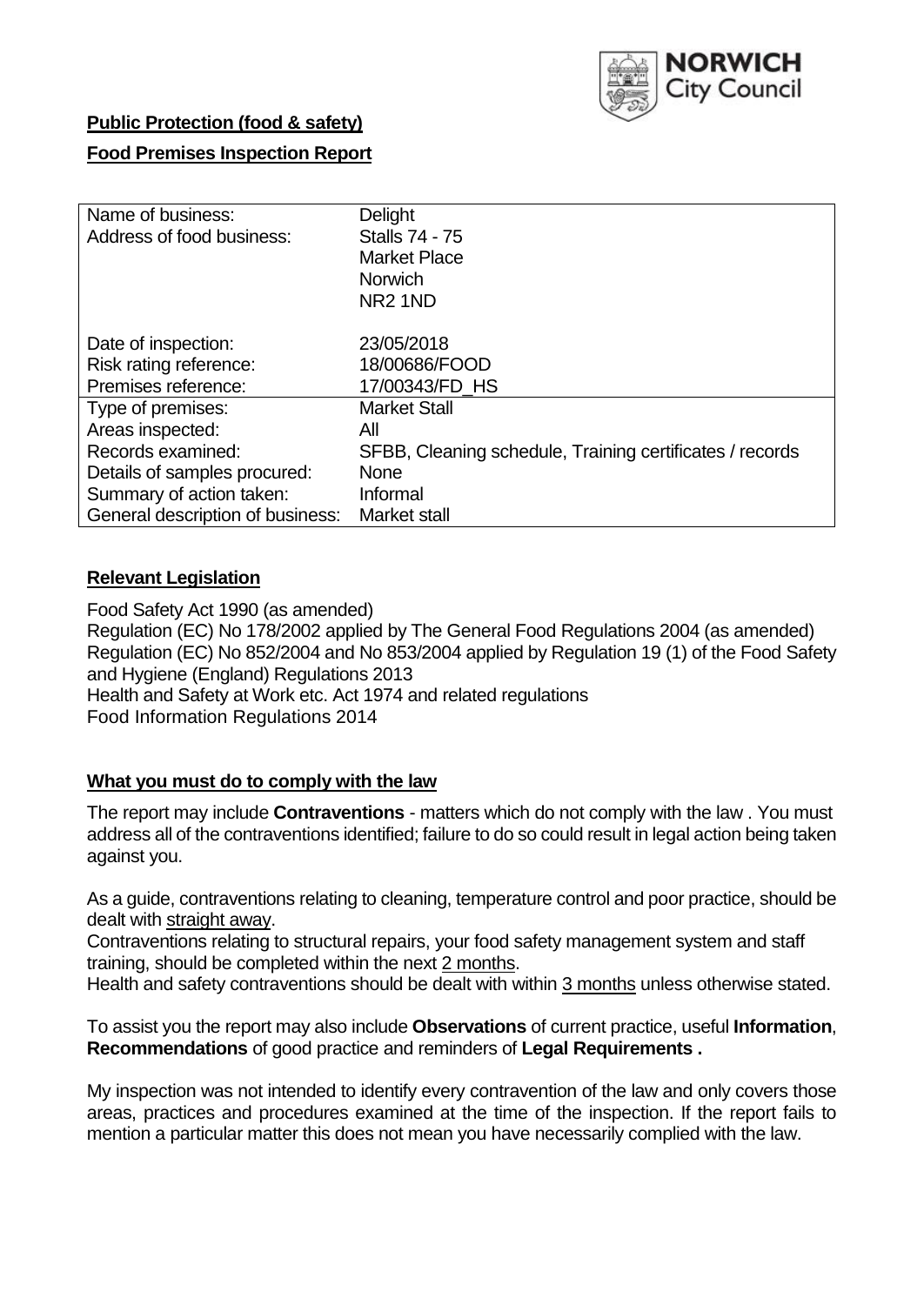# **FOOD SAFETY**

### **How we calculate your Food Hygiene Rating:**

The food safety section has been divided into the three areas which you are scored against for the hygiene rating: 1. food hygiene and safety procedures, 2. structural requirements and 3. confidence in management/control procedures. Each section begins with a summary of what was observed and the score you have been given. Details of how these scores combine to produce your overall food hygiene rating are shown in the table.

| <b>Compliance Area</b>                     |          |    |           | <b>You Score</b> |                |    |           |    |          |  |  |
|--------------------------------------------|----------|----|-----------|------------------|----------------|----|-----------|----|----------|--|--|
| Food Hygiene and Safety                    |          |    |           | $\Omega$         | 5              | 10 | 15        | 20 | 25       |  |  |
| <b>Structure and Cleaning</b>              |          |    | $\Omega$  | 5                | 10             | 15 | 20        | 25 |          |  |  |
| Confidence in management & control systems |          |    | $\Omega$  | 5                | 10             | 15 | 20        | 30 |          |  |  |
|                                            |          |    |           |                  |                |    |           |    |          |  |  |
| <b>Your Total score</b>                    | $0 - 15$ | 20 | $25 - 30$ |                  | $35 - 40$      |    | $45 - 50$ |    | > 50     |  |  |
| <b>Your Worst score</b>                    | 5        | 10 |           | 10               | 15             |    | 20        |    |          |  |  |
|                                            |          |    |           |                  |                |    |           |    |          |  |  |
| <b>Your Rating is</b>                      | 5        | 4  |           | 3                | $\overline{2}$ |    |           |    | $\Omega$ |  |  |

Your Food Hygiene Rating is 5 - a very good standard



# **1. Food Hygiene and Safety**

Food hygiene standards are high. You demonstrated a very good standard of compliance with legal requirements. You have safe food handling practices and procedures and all the necessary control measures to prevent cross-contamination are in place. Some minor contraventions require your attention. **(Score 5)**

### Contamination risks

**Contravention** You could not demonstrate effective heat disinfection of food equipment and utensils used for both raw and ready-to-eat (RTE) foods and did not have a dishwasher. Undertake the following work:

 the same containers were being used for raw food i.e chicken and ready-to-eat foods i.e grated cheese in the 3 door under counter fridge

**Legal requirement** At all stages of production, processing and distribution, food must be protected from any contamination likely to render it unfit for human consumption, injurious to health or contaminated in such a way that it would be unreasonable to expect it to be consumed in that state.

**Information** The FSA has issued guidance on controlling *E.coli* 0157 through: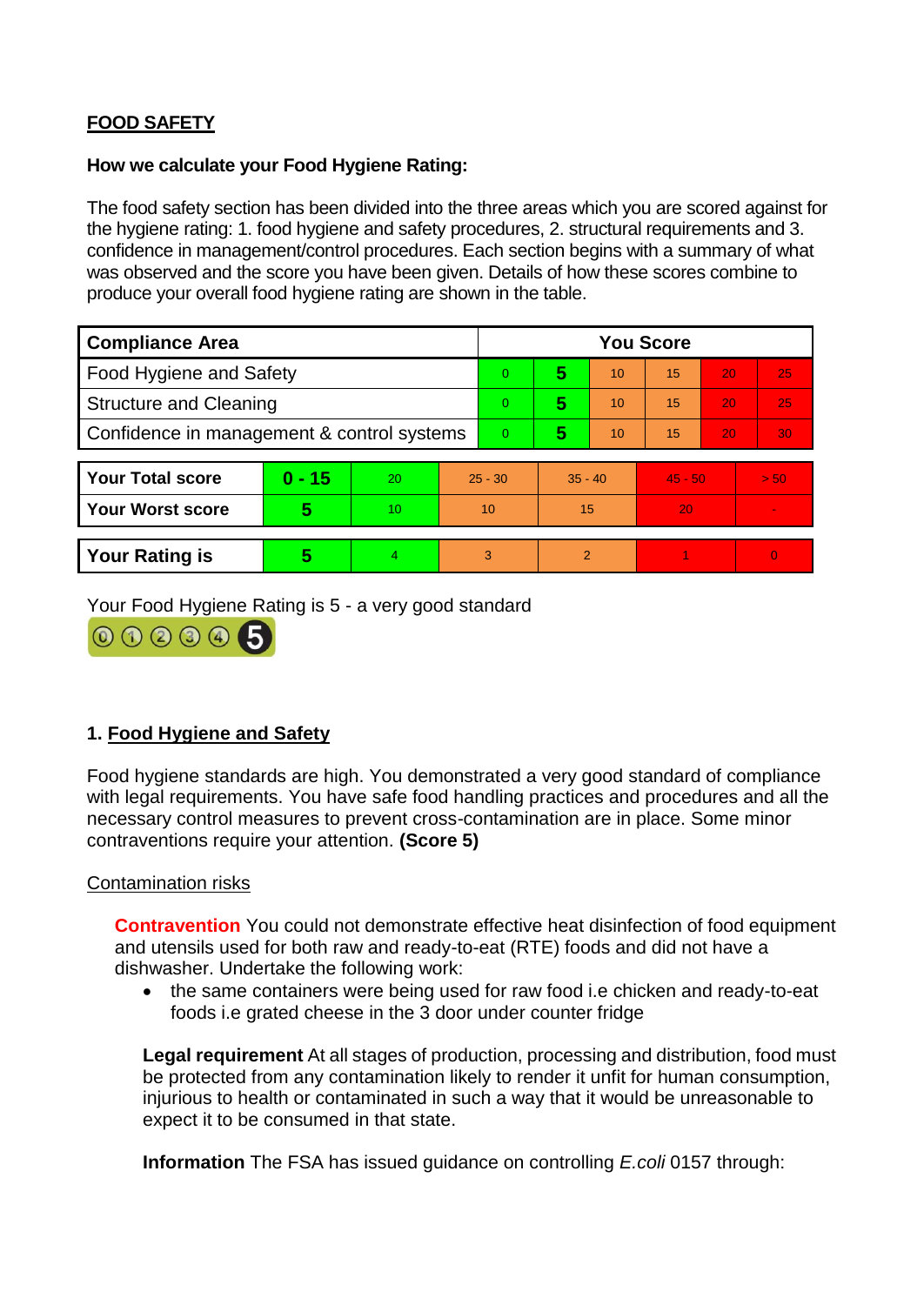- the complete separation of raw and ready-to-eat food
- the correct use of wash-hand basins and thorough handwashing
- having dedicated equipment (including complex equipment) for raw and ready-to-eat foods
- thorough 2-stage cleaning and the correct use of sanitisers
- and by controlling the risks posed by soil contaminated vegetables. Visit: [www.food.gov.uk](http://www.food.gov.uk/) for more information

### Hand-washing

**Observation** Hand washing was managed well and wash-hand basins were well stocked with hand cleaning material.

### Personal Hygiene

**Observation** I was pleased to see that standards of personal hygiene were high.

### Poor Practices

**Observation** The following matters represented poor practice and if allowed to continue may cause food to become contaminated or lead to its deterioration

courgettes were being stored beyond their 'best before' date of 12/5

# **2. Structure and Cleaning**

The structure facilities and standard of cleaning and maintenance are all of a good standard and only minor repairs and/or improvements are required. Pest control and waste disposal provisions are adequate. The minor contraventions require your attention. **(Score 5)**

#### Cleaning of Structure

**Contravention** The following structural items were dirty and require more frequent and thorough cleaning:

- mastick to the washing up sink
- flooring underneath equipment needs more attention

**Observation** The kitchen had been well maintained and the standard of cleaning was exceptionally high.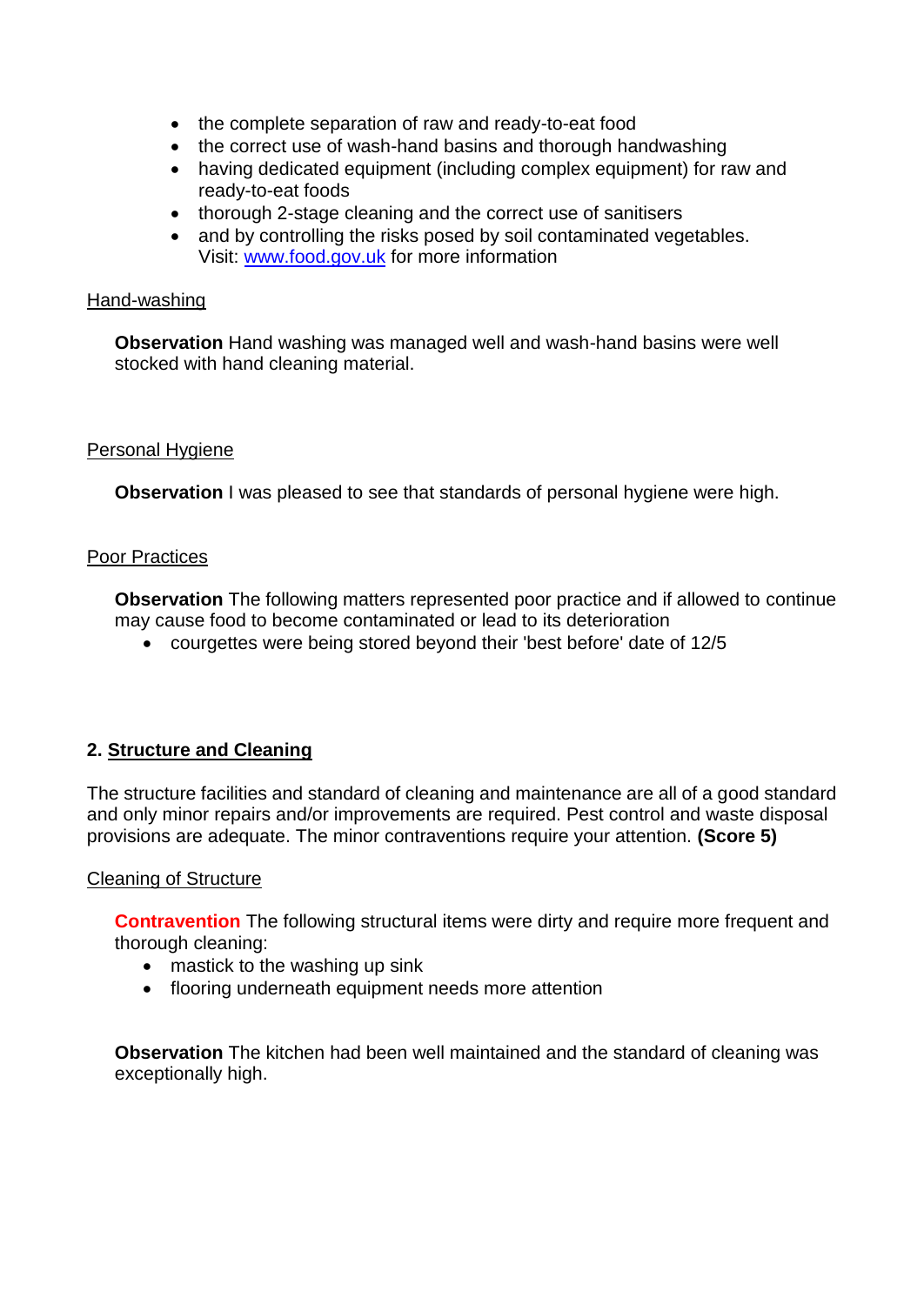# Cleaning Chemicals / Materials / Equipment and Methods

**Observation** I was pleased to see that the premises was kept clean and that your cleaning materials, methods and equipment were able to minimise the spread of harmful bacteria between surfaces.

### **Maintenance**

**Contravention** The following items had not been suitably maintained and must be repaired or replaced:

• the tea coffee station was in a poor state of repair (See photo below)

Tea/coffee station in a poor state of repair

# **3. Confidence in Management**

A food safety management system is in place and you demonstrate a very good standard of compliance with the law. Your records are appropriate and generally maintained. You have a good track record. There are some minor contraventions which require your attention. **(Score 5)**

### Type of Food Safety Management System Required

**Observation** Your SFBB/food safety management system was in place and working well. I was confident you had effective control over hazards to food.

### Food Hazard Identification and Control

**Contravention** The Safe Methods in your Safer Food Better Business (SFBB) pack are intended to show you have identified the hazards to food and what you must do to control them. The following Safe Methods were either missing from your SFBB pack or had not been completed appropriately:

- Cleaning
- your cleaning schedule needs the methods completed

### Proving Your Arrangements are Working Well